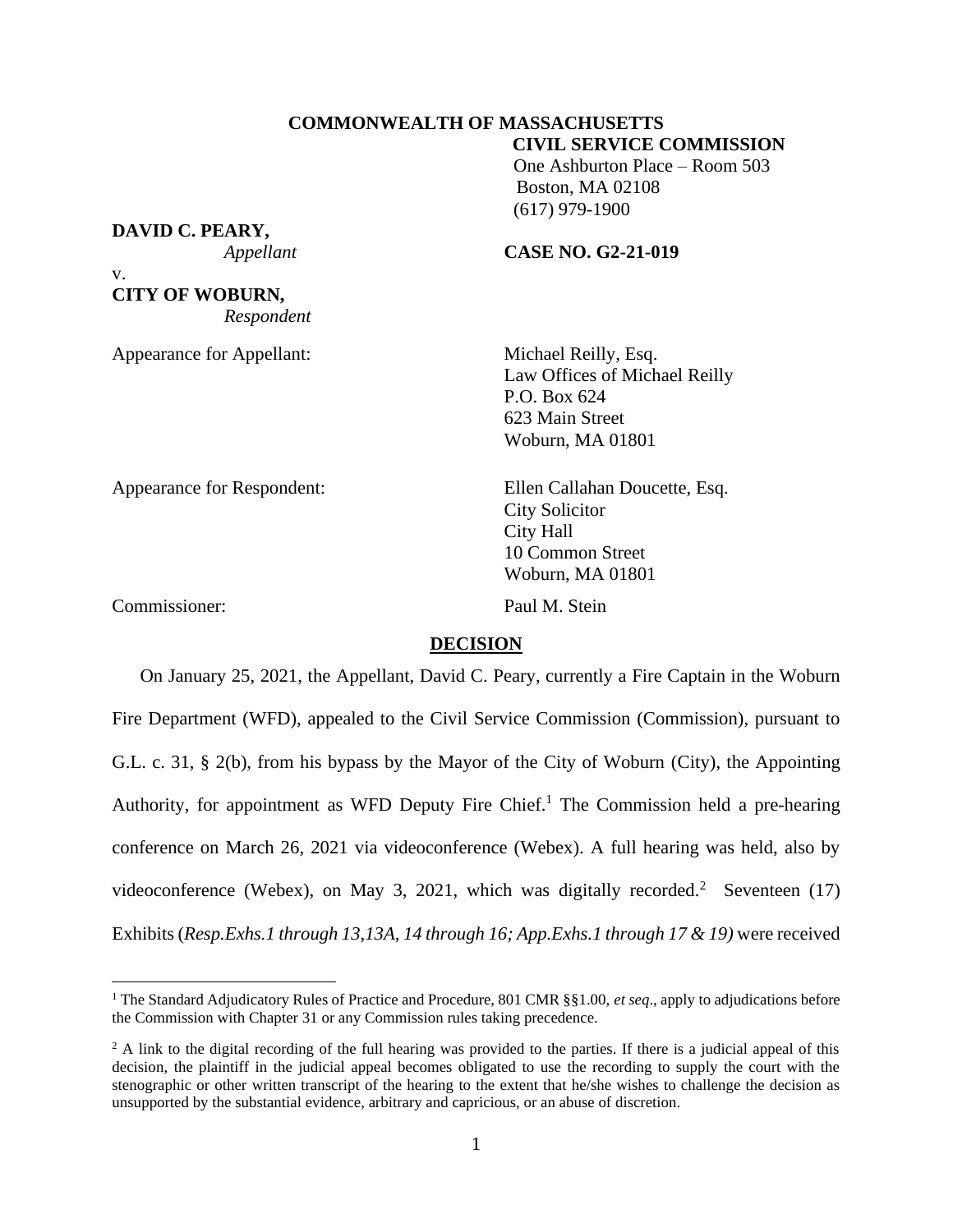in evidence.<sup>3</sup> Woburn filed a Proposed Decision on July 16, 2021 and the Appellant filed a Proposed Decision on July 18, 2021. For the reasons stated below, Captain Peary's appeal is denied.

# **FINDINGS OF FACT**

Based on the Exhibits entered into evidence and the testimony of the following witnesses:

*Called by the Appointing Authority*:

- Woburn Mayor Scott D. Galvin
- Woburn Fire Chief (ret.) Stephen Adgate
- Elaine Pruyne, Woburn Director of Human Resources

# *Called by the Appellant:*

■ David C. Peary, WFD Fire Captain, Appellant

and taking administrative notice of all matters filed in the case, pertinent law and reasonable inferences from the credible evidence, a preponderance of evidence establishes these facts:

1. In February 2013, the City received a Report from a Fire Department study conducted by Municipal Resources, Inc. (MRI). As part of the Report, MRI recommended that the City establish the position of assistant fire chief as a management position, exempt from civil service and the Woburn Fire Department's bargaining unit. (*Resp.Exh.13*).

2. On January 22, 2015, the Woburn City Council enacted an Ordinance creating the Assistant Fire Chief position at the WFD and defined the duties of the position. (*Resp.Exhs.11, 12; App Exhs.12, 14; Testimony of Galvin*).

3. On September 3, 2015, the Ordinance was revised to change the title of the position from "Assistant" to "Deputy" Fire Chief, after the Mayor notified the City Council that civil service did not recognize the Assistant Fire Chief title. (*Resp.Exh.13; Testimony of Galvin*)

<sup>3</sup> App.Exh.18 was withdrawn.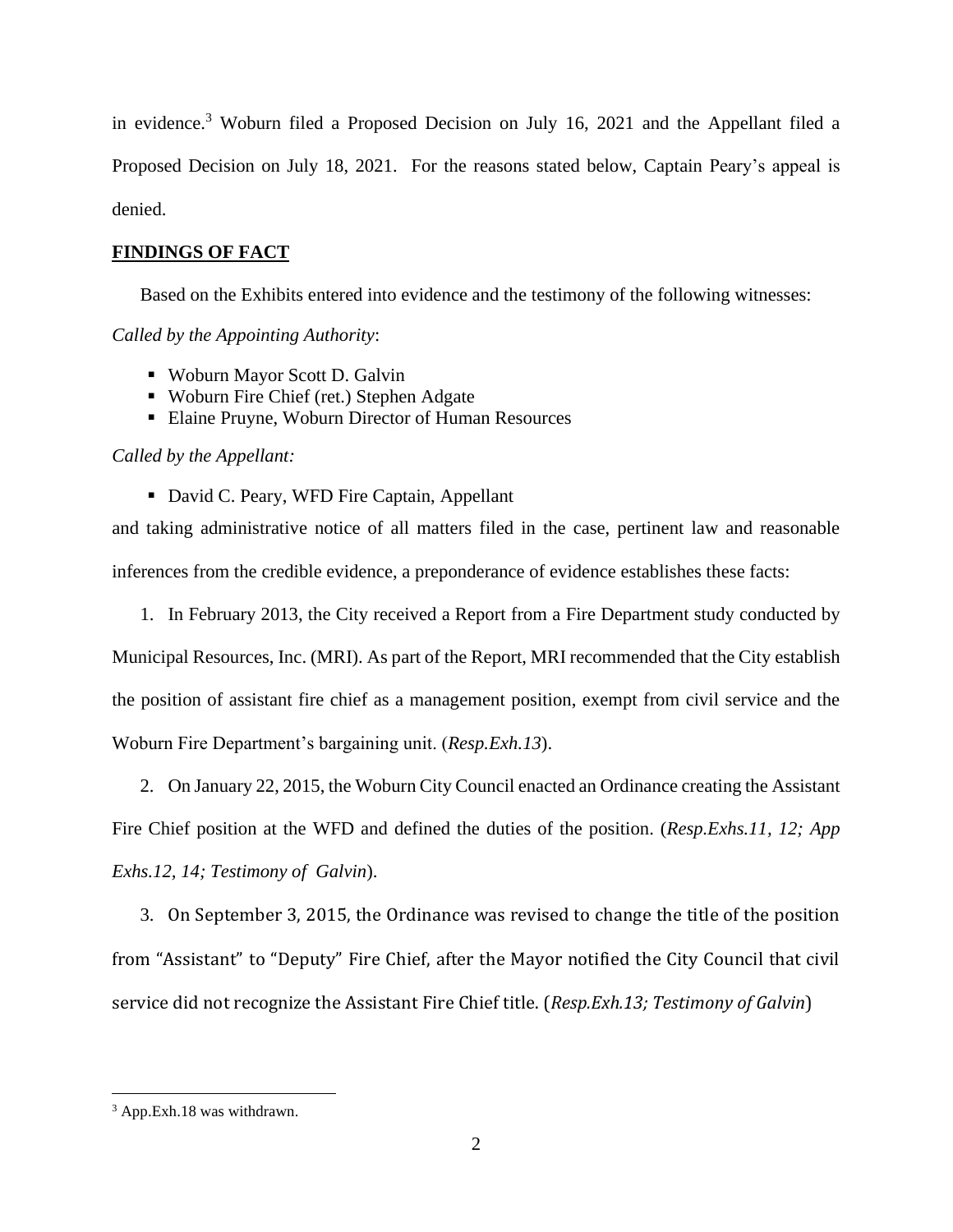4. The Mayor of Woburn, Scott Galvin, is the Appointing Authority for both the Deputy Fire Chief and the Fire Chief positions at the WFD. He has been Mayor of Woburn for twelve years. (*Resp.Exhs.1, 12; App.Exhs.12, 14; Testimony of Galvin*).

5. On or about August 20, 2020, the City posted a job bulletin inviting qualified applications for the "2020 Woburn Deputy Fire Chief Sole Assessment Center with Education & Experience" (Assessment Center) as part of the selection process for a new Deputy Fire Chief. (*Resp.Exh.1; App.Exh.8*).

6. On or about October 8, 2020, the Assessment Center exam was held which accounted for 80% of the applicant's final score, while the applicant's Education and Experience (E&E) acccounted for 20% of the final score. (*Resp.Exh.1*).

7. On or about November 16, 2020, the Commonwealth's Human Resource Division (HRD) established an eligible list containing the names and rank of the four (4) WFD Fire Captains who took and passed the October 2020 Assessment Center for the Deputy Fire Chief position. (*Resp.Exh.16*).

8. Elaine Pruyne, the City of Woburn's Director of Human Resources, created a Promotional Certification of the eligible candidates for the Deputy Chief position. (*Resp.Exh.2, App.Exh.3; Testimony of Pruyne*).

9. Capt. Peary's name appeared first on the Promotional Certification. He signed the Promotional Certification on November 24, 2020, indicating that he was "willing to accept" the position. (*Resp. Exh.2; App.Exh.3; Testimony of Ms. Pruyne*).

10. Capt. Perry is a tenured member of the WFD, appointed as a full-time permanent Firefighter in 1994. He has held the rank of Fire Captain for ten years. He reports to a District Fire Chief and, as senior Captain in his group, has filled in (estimated at over 500 hours) as

3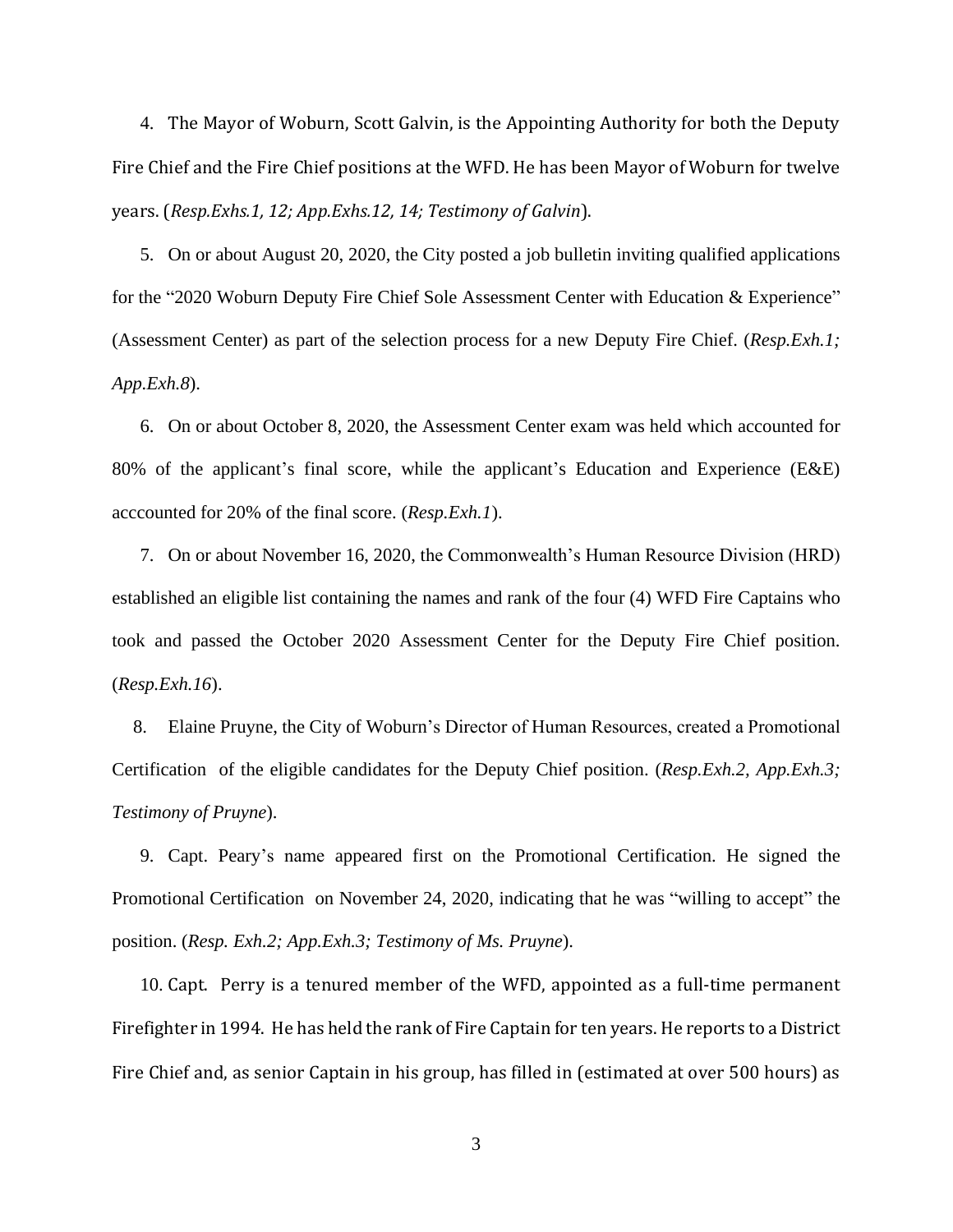Acting District Chief in his supervisor's absence. Earlier in his career, he served as a District Chief's Aide. (Resp.*Exhs.1, 8 & 16; App.Exh.2; Testimony of Appellant*)

11. Capt. Peary was raised in a family of firefighters, including his father, who served as WPD Fire Chief, and an uncle and two (2) cousins, also longtime members of the WFD. (*Testimony of Appellant)*

12. Capt. Peary has no formal education beyond high school, having graduated from Woburn High School in 1976. (*Resp.Exh.4*)

13. Simultaneous with his service as a firefighter, Mr. Peary owned and operated a welding/metal fabrication company for many years, which he ultimately sold. As a welder, he is familiar with reading blueprints, yet he has no experience with the Fire Codes. He also has some background in construction, beginning when he was thirteen (13) years old, helping his father. (*Resp.Exh.4; Testimony of Appellant*).

14. Since he was appointed as a Fire Captain, Capt. Peary has served as the Department's Training and Safety Officer, which is a special duty assignment under the Collective Bargaining Agreement. (*Resp.Exhs.4, 14; Testimony of Appellant & Adgate*)

15. As the Training/Safety Officer, Capt. Peary's duties include coordinating training for each Department group including the preparation of lesson plans and materials and information used; obtaining outside training officers, materials, and equipment when necessary; maintaining training records; and providing written reports to the Fire Chief. (*Resp.Exh.14; Testimony of Appellant*).

16. The three other WFD Fire Captains whose names appeared on the Promotional Certification also signed the certification as "willing to accept" including Candidate C, the selected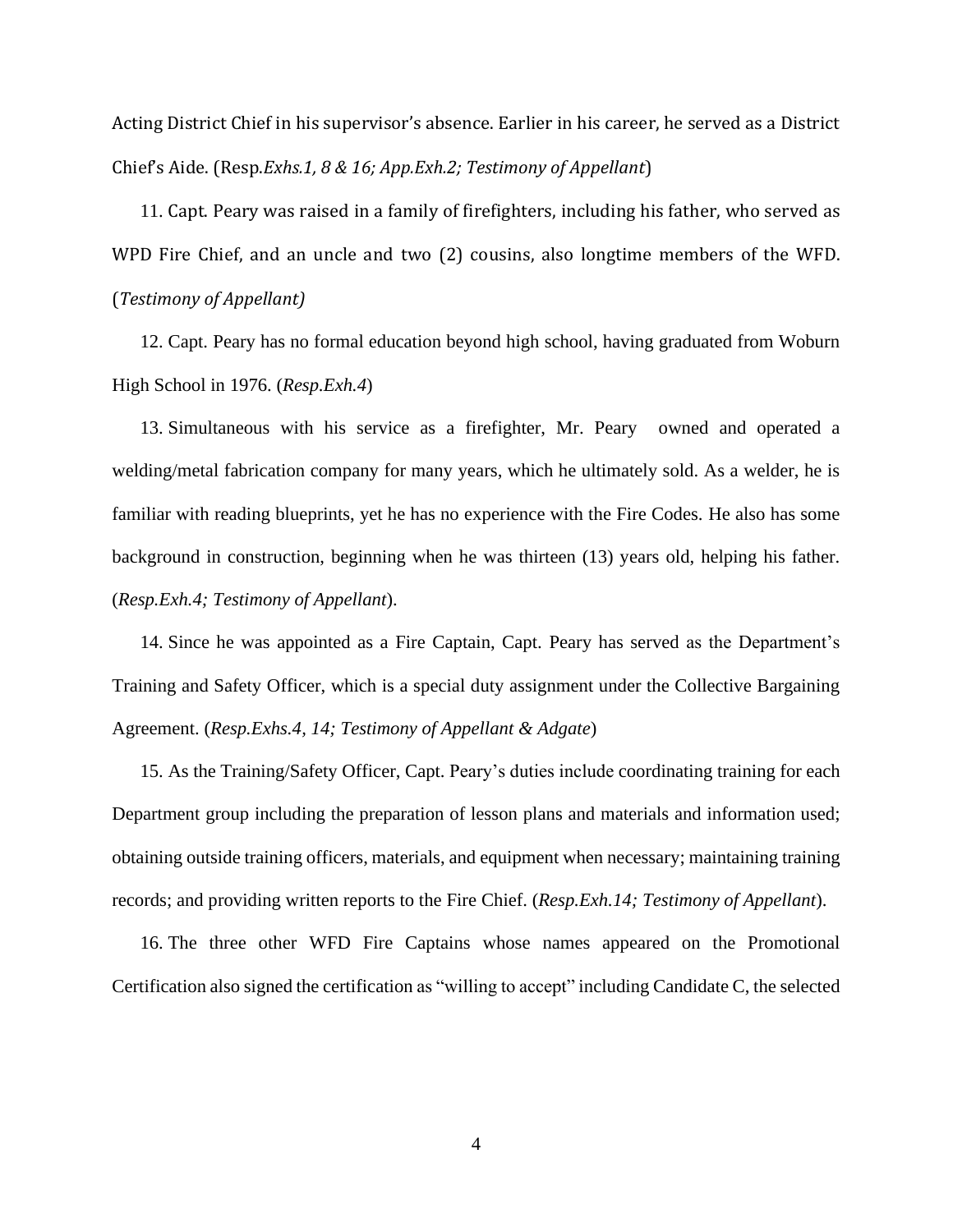candidate for the position of Deputy Chief, who ranked third on the list. (*Resp.Exh.2: App.Exh.3*) 4

17. Candidate C worked in construction prior to becoming a Firefighter. He was appointed to the position of full time WFD Firefighter in 2003, nine (9) years after the Appellant. He was promoted to the rank of Lieutenant in 2009, four (4) years prior to the Appellant, and, thereafter, was promoted to the rank of Captain in 2013, four (4) years prior to the Appellant. (*Resp.Exh.6; Testimony of Galvin*)

18. As a Lieutenant, Candidate C served in the special assignment of Lieutenant assigned as Fire Prevention Officer. (*Resp.Exh.6; Testimony of Adgate*).

19. As Prevention Officer, Candidate C supervised and coordinated activities of fire personnel in inspecting buildings, interpreting regulations, and issuing permits; conducting educational programs; enforcing Fire Codes and Ordinances; conducting property inspections; reviewing development plans; and interacting with other code enforcement agencies. (*Resp.Exh.15*).

20. As Captain, Candidate C has been a Shift Commander since 2013, which is the Captain incharge of one of the Department's four (4) groups of seventeen (17) firefighters that work a 24 hour shift. (*Resp. Exhs.5, 6, 8; App.Exhs.1, 6 Testimony of Galvin & Adgate*).

21. As Shift Commander, Candidate C had regular opportunities to work with and support the rank-and-file members of the WFD, to gain valuable field supervisory experience over lieutenants, and to with the Fire Chief on WPD policy. (*Testimony of Galvin & Adgate*)

<sup>4</sup> Candidate C's name also appeared on the certification for Chief (Chief Certification) position in 2020 and he signed the Chief Certification and circled the option to "decline appointment" the position, as opposed to the option of "willing to accept." Candidate C did not date this form. Candidate C was ranked second on the Chief Certification. There were only two names on the Chief Certification. The first ranked candidate, who was the Deputy Chief at the time, was appointed to the Chief's job. The Mayor testified that, at no time, did Candidate C show interest in interviewing for the Chief's job and that the first ranked candidate on the Chief's Certification was the "clear cut candidate to be Chief." The Mayor recalls that Candidate C signed the Chief Certification, declining appointment, on the same day that he signed the Deputy Chief Certification("willing to accept", which was the same day as his interview for the Deputy Chief position, November 25, 2020. The Mayor testified that Candidate C signed the Chief Certification on that same day of the Deputy Chief interview "to dot I's and cross T's." (*App.Exh.17; Testimony of Galvin*).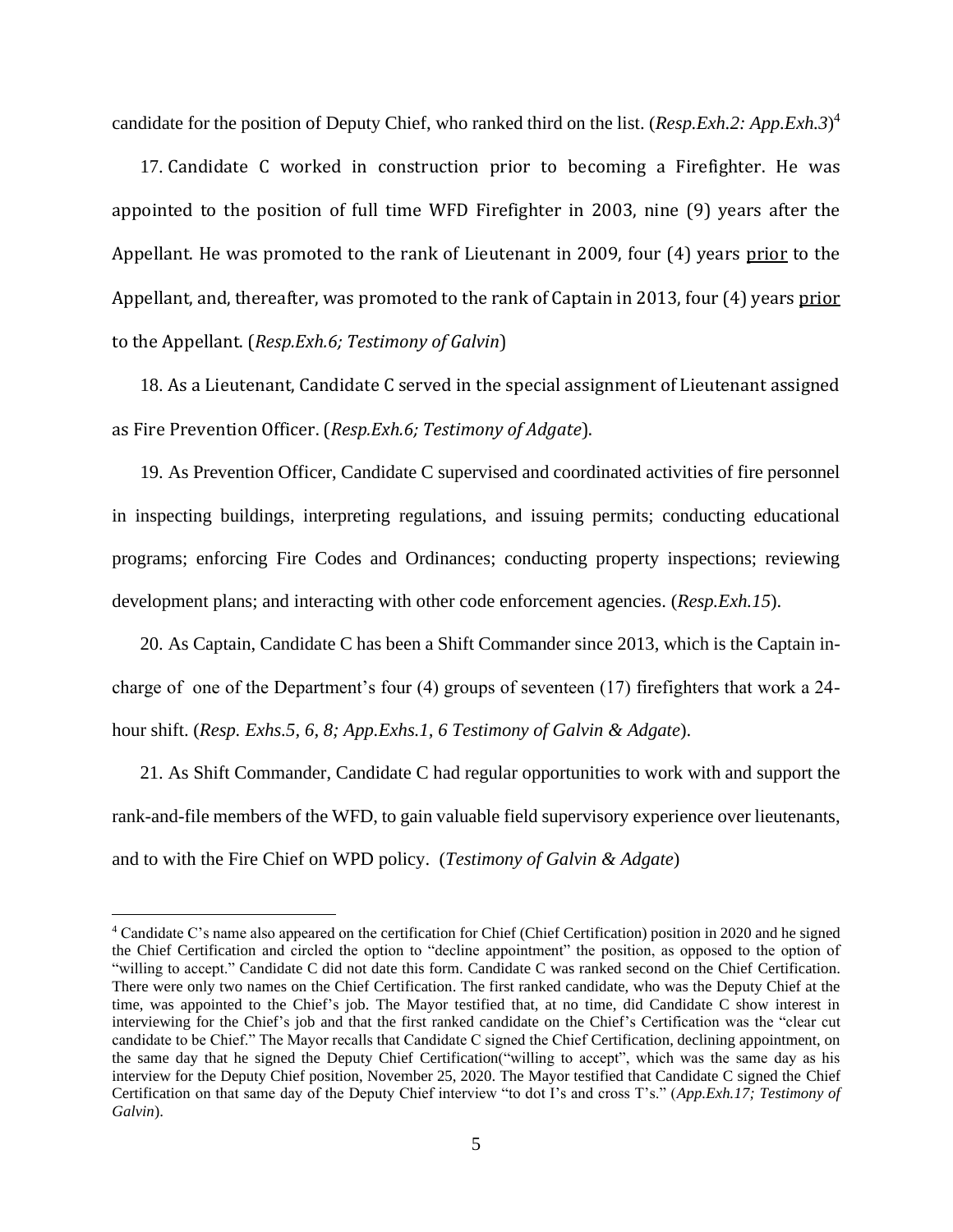22. Both Capt. Peary and Candidate C are EMTs, as required by the WFD, and have obtained various related certifications throughout their tenure. (*Resp Exhs.4, 6*).

23. The Mayor knew each candidate's final score on the Assessment Center, specifically, that Capt. Peary had received a score of 81, the second ranked candidate scored 80 and Candidate C, who ranked third, scored 79. (*Resp. Exhs.2, 8; App.Exhs.1,3; Testimony of Galvin & Agate*)

24. In addition to considering each candidate's total score on the Assessment Center, Mayor Galvin personally reviewed each candidate's personnel files, their prior disciplinary history, their resumes and cover letters, their past education and experience as a firefighter, any other relevant experience, and any letters of recommendation. Additionally, each candidate underwent an interview with the Mayor. (*Resp.Exhs.7; App.Exh.10; Testimony of Galvin*).

25. The Mayor also requested and received a written recommendation from recently-retired Chief Adgate, who had personal knowledge regarding each candidate's experience and performance and had interacted with each of them professionally as a member of the WFD for years, especially the last three (3) years as WFD Chief. (*Resp. Exhs.7; App.Exh.10 Testimony of Galvin & Adgate*). 5

26. Chief Adgate had been a member of the Department since 1980. He began as a Firefighter, was promoted to Lieutenant and held that rank for 18 years, was promoted to Captain for six (6) years and, thereafter, was named the Department's first Deputy Chief after the position was created by Ordinance. Having held the Deputy Chief position for eighteen (18) months, he was uniquely familiar with the responsibilities and duties of the position. Chief Adgate also had served as the

<sup>&</sup>lt;sup>5</sup> Chief Adgate and Mayor Galvin are personal friends and share a mutual friend in common. They are both friends with an attorney with whom Mayor Galvin used to share office space with when the Mayor practiced law as a sole practitioner. Chief Adgate is the godfather to this mutual friend's son. (*Testimony of Galvin & Adgate*).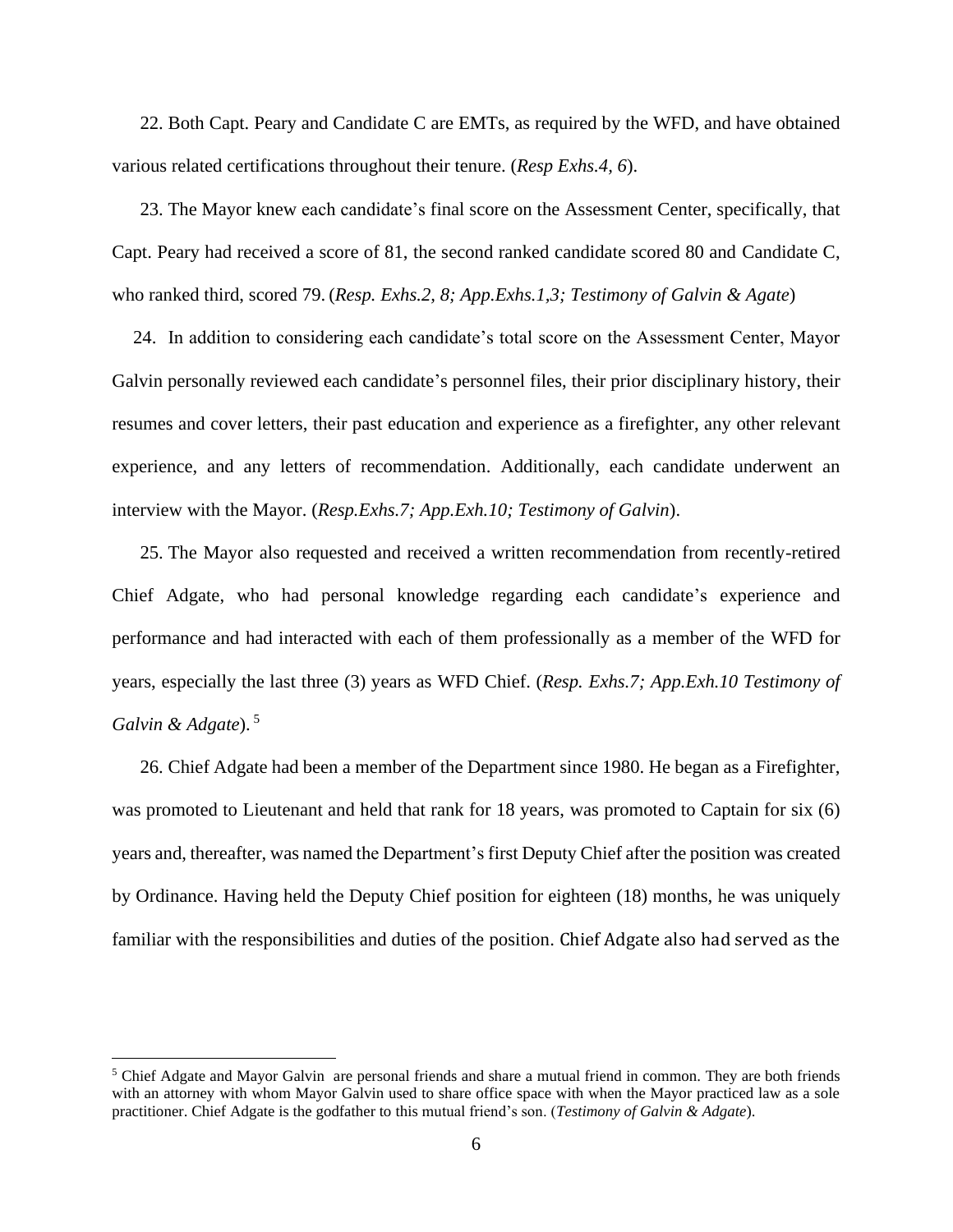Training/Safety Officer at one point in his career, the assignment Capt. Peary has held since he became a Captain (*Testimony of Agate*).

27. Chief Adgate's recommendation stated that, in his opinion, Candidate C "would be the most desirable candidate [who] has shown a constant commitment to the goals of the Department. . . . [Candidate C's] involvement and participation in the Department's future, especially the construction of the new Fire Station, did not go unnoticed. He has attended most if not all New Station Building Committee meetings always adding insight and positive reinforcement to the City's project. It must also be recognized that [Candidate C] was the Department Fire Prevention Officer for a number of years gaining much knowledge which becomes extremely valuable during these times of growth." (*Resp. Ex. 7; Apt. Ex. 10*) 6

28. The Mayor's interviews with the four candidates were conducted over a two (2) day period. Capt. Peary and the second-ranked candidate were interviewed on the first day and Candidate C and the fourth-ranked candidate were interviewed on the second day. (*Resp.Exhs. 3, 4, 5. 6; App.Exhs. 4, 5, 6, 7; Testimony of Appellant & Galvin*).

29. Mayor Galvin asked each candidate the same set of twelve (12) questions. The interviews were not recorded. HR Director Pruyne sat in on the interviews but did not ask questions. She took notes which she typed up at a later date. The Mayor did not produce any detailed interview notes. (*Resp. Exhs. 3, 4, 5, 6; App Exhs. 4, 5, 6, 7; Testimony of Pruyne & Galvin*)

30. The Mayor scored each candidate on a scale of 1 (Low) to 10 (High) based on four criteria described in the Interview Observation Scoring Sheet as follows (i) *Appearance*: Did they dress

<sup>&</sup>lt;sup>6</sup> In his testimony, Chief Adgate noted that this position required communication skills and daily contacts with the public. Chief Adgate felt Candidate C did a "spectacular job as the Fire Prevention Officer." Chief Adgate noted that Candidate C worked closely with the Building Department and with Fire Codes, making sure all construction projects in the City adhered to the Fire Code. Chief Adgate also cited the fact that Candidate C demonstrated dedication to the future of the Department by attending meetings of the New Fire Station Building Committee and offering suggestions. (*Testimony of Galvin & Adgate*).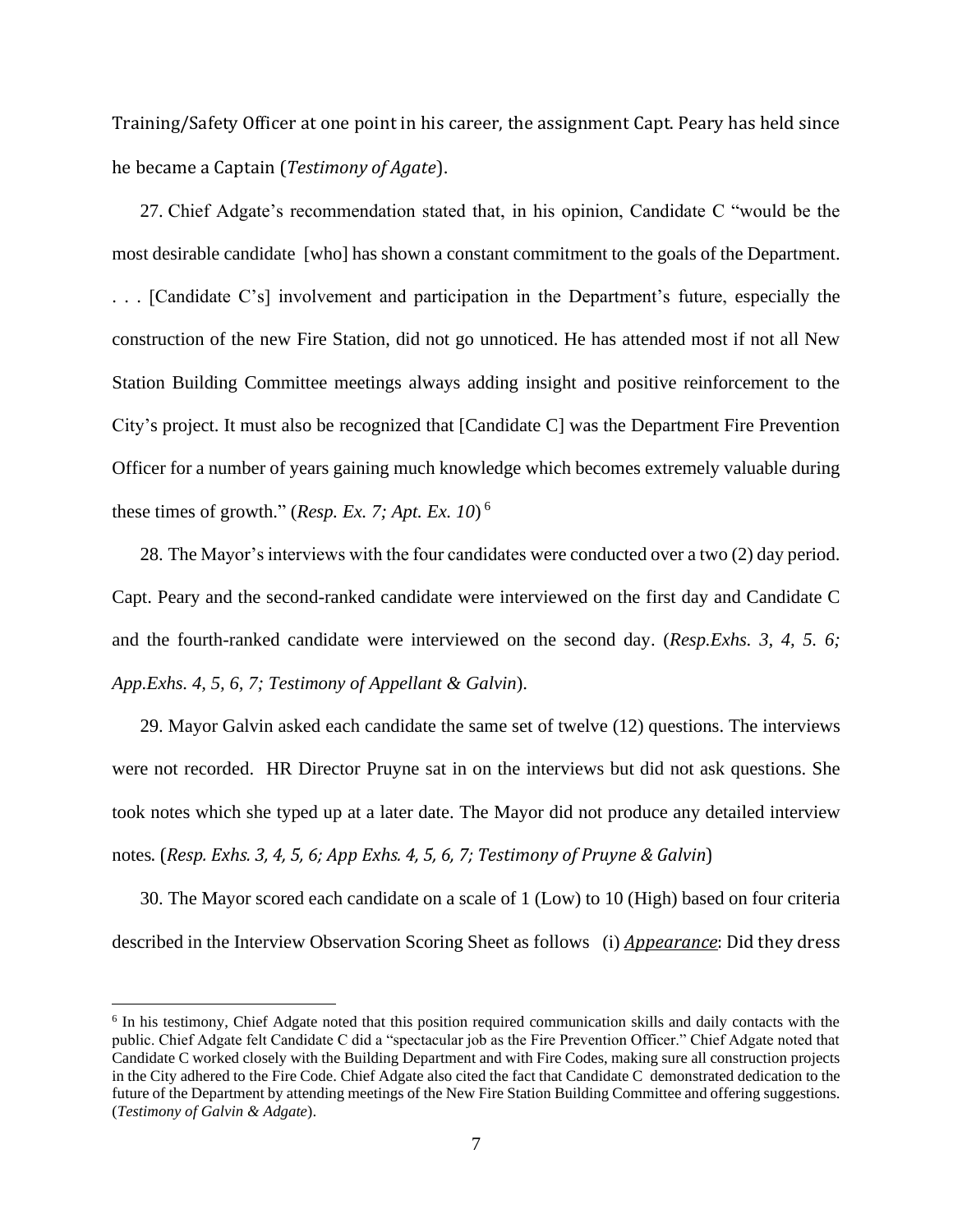in a manner that shows they want the job and respect the process? *(ii) Poise*: How do they handle the stress of the interview? Do they relax after a bit? Do they take they process seriously? (iii) *Communication*: Did they answer questions appropriately and completely? and (Iv) *Experience*: How does the candidate's experience meet the needs of the Deputy Fire Chief position? (*Resp. Exhs. 2, 3, 4, 5; App.Exhs. 3, 4, 5, 6, 7; Testimony of Galvin*) 7

31. Capt.ain Peary , received a score of 33 out of 40 - 10 for Appearance, 9 for Poise, 8 for Communication, and 6 for Experience. (*Resp.Exh 5*).

32. Candidate C received a score of 39 out of 40 -10 for Appearance, 10 for Poise,10 for Communication, and 9 for Experience. (*Resp. Exh 3; App. Ex. 6*).

33. By letter dated December 4, 2020, Mayor Galvin informed Capt. Peary that he had been bypassed in favor of Candidate C for appointment to the position of Deputy Fire Chief. (*Resp.Exh.8*)

34. In the bypass letter, Mayor Galvin explained the reasons for his decision to promote Candidate C. These reasons included: (a) Candidate C's more extensive record of leadership experience; (b) giving "significant weight" to the recommendation of Chief Adgate; (c) the Mayor's personal knowledge of Candidate C's commitment to long-term planning for the WFD as indicated by his (voluntary) participation in the New [Fire] Station Building Committee; and (d) better interview performance on Question #5 (how to "deal with a dissatisfied resident who was clearly in the wrong" and Question #7 (explain "two or three technological changes in

<sup>7</sup> According to the Interview Scoring Observation Sheet: (*Resp.Exhs 3, 5; App.Exhs. 4, 6*).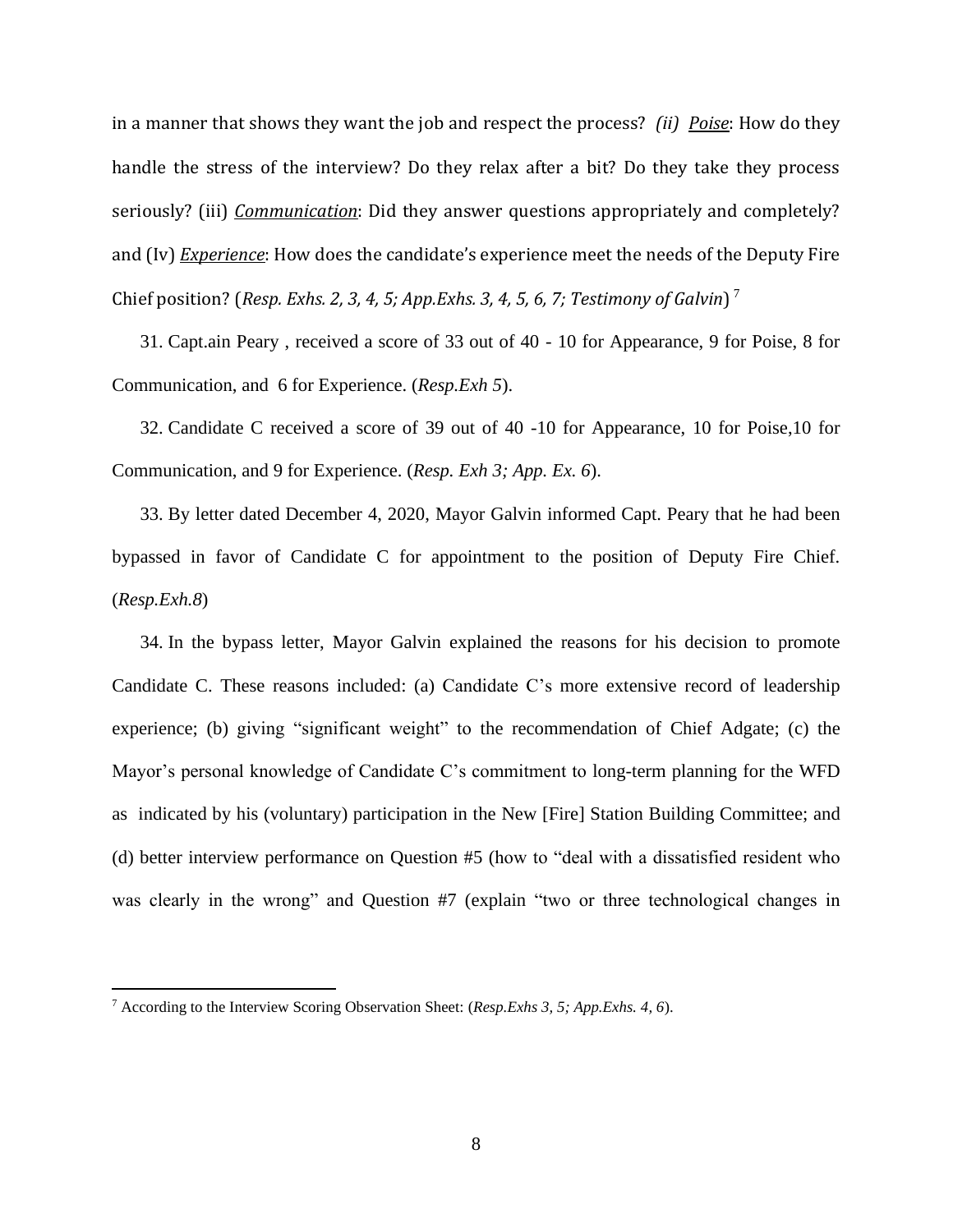firefighting and how they can change our current operations." (*Resp.Exh.8: App.Exh.1;Testimony of Galvin*)

35. In his response to Question #5, Capt. Peary indicated that he had not been involved in any such instance during his time with the WFD, which Mayor Galvin was surprised to hear. (*Resp.Exh.3 & 8; App Exh. 4; Testimony of Appellant & Galvin*)

36. In Candidate C's response to Question #5, he told of an encounter with a resident over issues with a neighbor over a propane tank. (*Resp. Exhs.5 & 8; App.Exh.6; Testimony of Galvin*).

37. Capt. Peary's response to Question #7 focused mainly on training, the role he played in the WFD as the Training Officer, more specifically online training over Zoom rather than a broader discussion of any technological advancements in firefighting. (*Resp. Exhs.3 & 8; App Exh.4*).

38. Candidate C's response to Question #7 addressed developments in computer tracking of EMS calls through equipment that can split the type of calls, whether it be a fire call or an EMS call. This technology, he explained, would help to distribute manpower to better manage and respond to scenes. He also spoke of a trade show that he had attended prior to the start of the pandemic where he saw advancements in safer hose storage. Candidate C acknowledged that it was not groundbreaking, but it could enhance putting out fires and prevent injuries to the crew. (*Resp.Exhs5 & 8; App Exh.6; Testimony of Galvin*)

39. On January 25, 2021, Capt. Peary duly filed a time appeal of his bypass with the Commission. (*App.Exh.2*)

#### **APPLICABLE CIVIL SERVICE LAW**

The core mission of Massachusetts civil service law is to enforce "basic merit principles" for "recruiting, selecting and advancing of employees on the basis of their relative ability, knowledge and skills", assuring fair treatment of all . . . employees in all aspects of personnel administration,"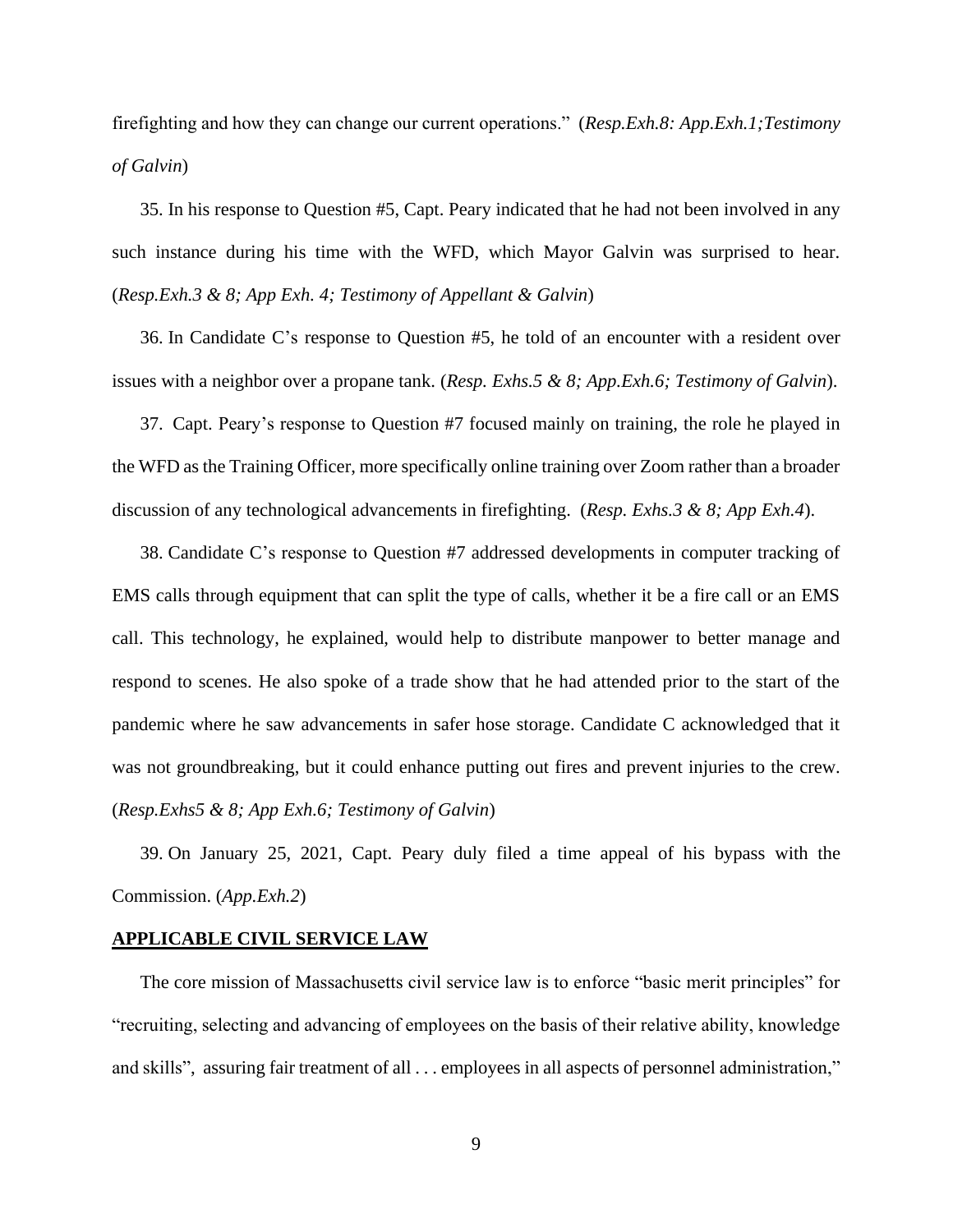and "assuring that all employees are protected against coercion for political purposes, and are protected from arbitrary and capricious actions." G.L.c.31, §1. See, e.g., [Massachusetts Ass'n of](http://web2.westlaw.com/find/default.wl?mt=Massachusetts&db=578&rs=WLW15.04&tc=-1&rp=%2ffind%2fdefault.wl&findtype=Y&ordoc=2029136022&serialnum=2001441097&vr=2.0&fn=_top&sv=Split&tf=-1&pbc=70F732C1&utid=1)  [Minority Law Enforcement Officers v. Abban,](http://web2.westlaw.com/find/default.wl?mt=Massachusetts&db=578&rs=WLW15.04&tc=-1&rp=%2ffind%2fdefault.wl&findtype=Y&ordoc=2029136022&serialnum=2001441097&vr=2.0&fn=_top&sv=Split&tf=-1&pbc=70F732C1&utid=1) 434 Mass. 256, 259, (2001); MacHenry v. Civil Serv. Comm'n, 40 Mass.App.Ct. 632, 635 (1995), rev.den.,423 Mass.1106 (1996)

Promotional appointments of civil service employees are made from a list of candidates, called a "certification", whose names are drawn in the order in which they appear on the applicable civil service "eligible list", using what is called the 2n+1 formula. G.L.c. 31, §§6 through 11, 16 through 27; Personnel Administration Rules, PAR.09. An appointing authority must provide specific, written reasons – positive or negative, or both -- consistent with basic merit principles – for bypassing a higher ranked candidate in favor of a lower ranked one. G.L.c.31, §27; PAR.08(4)

A person may appeal a bypass decision under G.L.c.31, §2(b) for de novo review by the Commission. The Commission's role is to determine whether the appointing authority has shown, by a preponderance of the evidence, "reasonable justification" for the bypass after an "impartial and reasonably thorough review" of the relevant background and qualifications bearing on the candidate's present fitness to perform the duties of the position. Boston Police Dep't v. Civil Service Comm'n, 483 Mass. 461, 474-78 (2019); Police Dep't of Boston v. Kavaleski, 463 Mass. 680, 688-89 (2012); [Beverly v. Civil Service Comm'n, 78 Mass.App.Ct. 182, 187 \(2010\);](http://web2.westlaw.com/find/default.wl?mt=Massachusetts&db=578&rs=WLW15.04&tc=-1&rp=%2ffind%2fdefault.wl&findtype=Y&ordoc=2029136022&serialnum=2023501172&vr=2.0&fn=_top&sv=Split&tf=-1&pbc=70F732C1&utid=1) Leominster v. Stratton, 58 Mass.App.Ct. 726, 727-28 (2003). The issue for the Commission is "not whether it would have acted as the appointing authority had acted, but whether, on the facts found by the commission, there was reasonable justification for the action taken by the appointing authority in the circumstances found by the commission to have existed when the Appointing Authority made its decision." Watertown v. Arria, 16 Mass. App. Ct. 331, 332 (1983).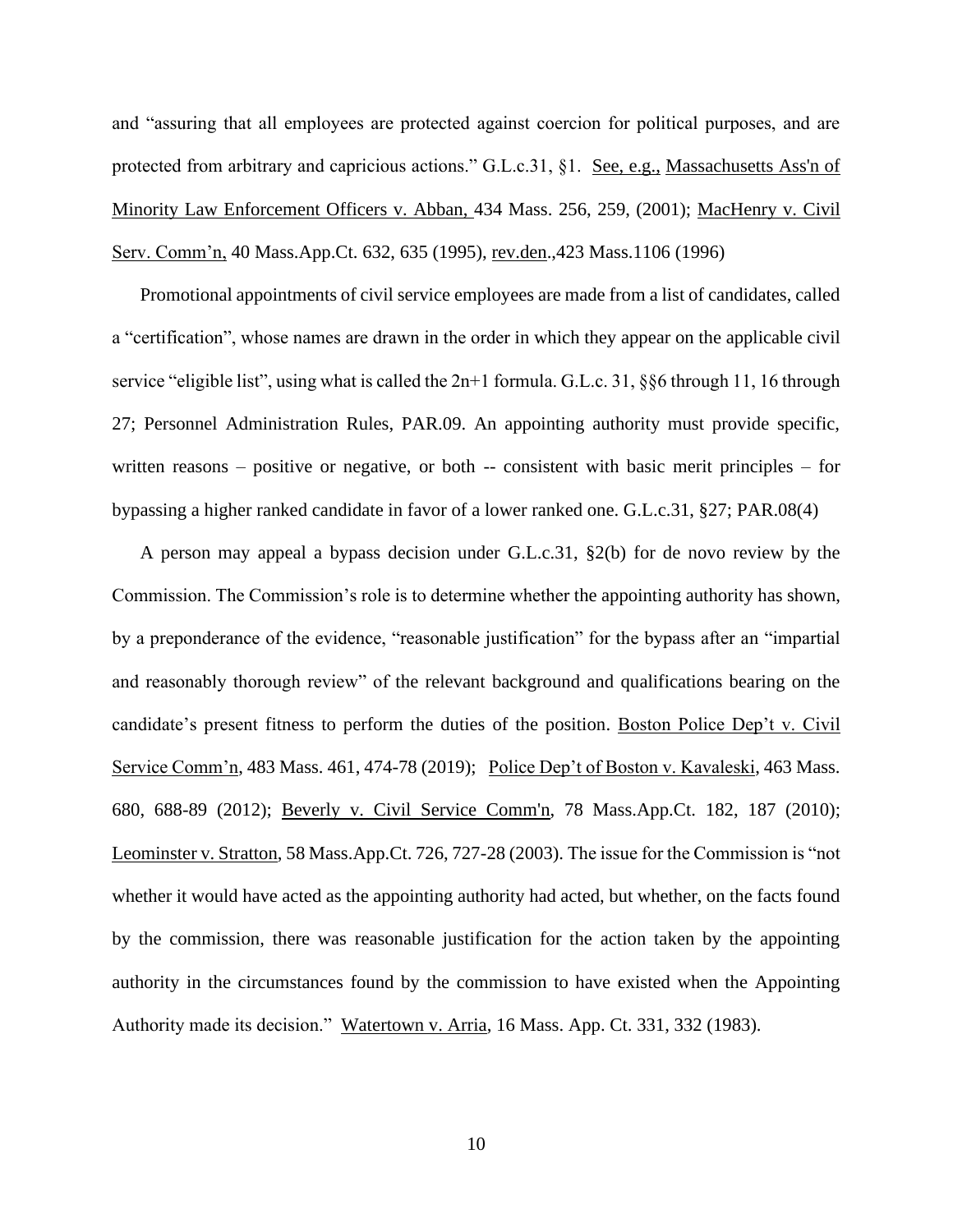"Reasonable justification . . . means 'done upon adequate reasons sufficiently supported by credible evidence, when weighed by an unprejudiced mind, guided by common sense and by correct rules of law.' " Brackett v. Civil Service Comm'n, 447 Mass. 233, 243 (2006); Commissioners of Civil Service v. Municipal Ct., 359 Mass. 211, 214 (1971) and cases cited. See also Mayor of Revere v. Civil Service Comm'n, 31 Mass.App.Ct. 315, 321 (1991) (bypass reasons "more probably than not sound and sufficient" and upon "failure of proof by the [appointing authority]}, the commission has the power to reverse the [bypass] decision.")

The governing statute, G.L.c.31,§ 2(b) gives the Commission's de novo review "broad scope to evaluate the legal basis of the appointing authority's action" and it is not necessary that the Commission find that the appointing authority acted "arbitrarily and capriciously." City of Cambridge v. Civil Service Comm'n, 43 Mass.App.Ct. 300, 303-305, rev.den., 428 Mass. 1102 (1997) The Commission ". . . cannot substitute its judgment about a valid exercise of discretion based on merit or policy considerations by an appointing authority" but, when there are "overtones of political control or objectives unrelated to merit standards or neutrally applied public policy, then the occasion is appropriate for intervention by the commission.". Id See also Town of Brookline v. Alston, 487 Mass. 278 2021) (analyzing broad scope of the Commission's jurisdiction to enforce basic merit principles under civil service law).Even if the appointing authority did not meet the burden of proof for bypass on every reason given, its discretion must be upheld if any reason is sufficient, standing alone, to justify the bypass. There is no requirement that the appointing authority prove every reason. Porter v. Town of Reading, 21 MCSR 43, 44-45 (2008); Driscoll v. Boston Police Department, 30 MSCR 477, 482 (2007).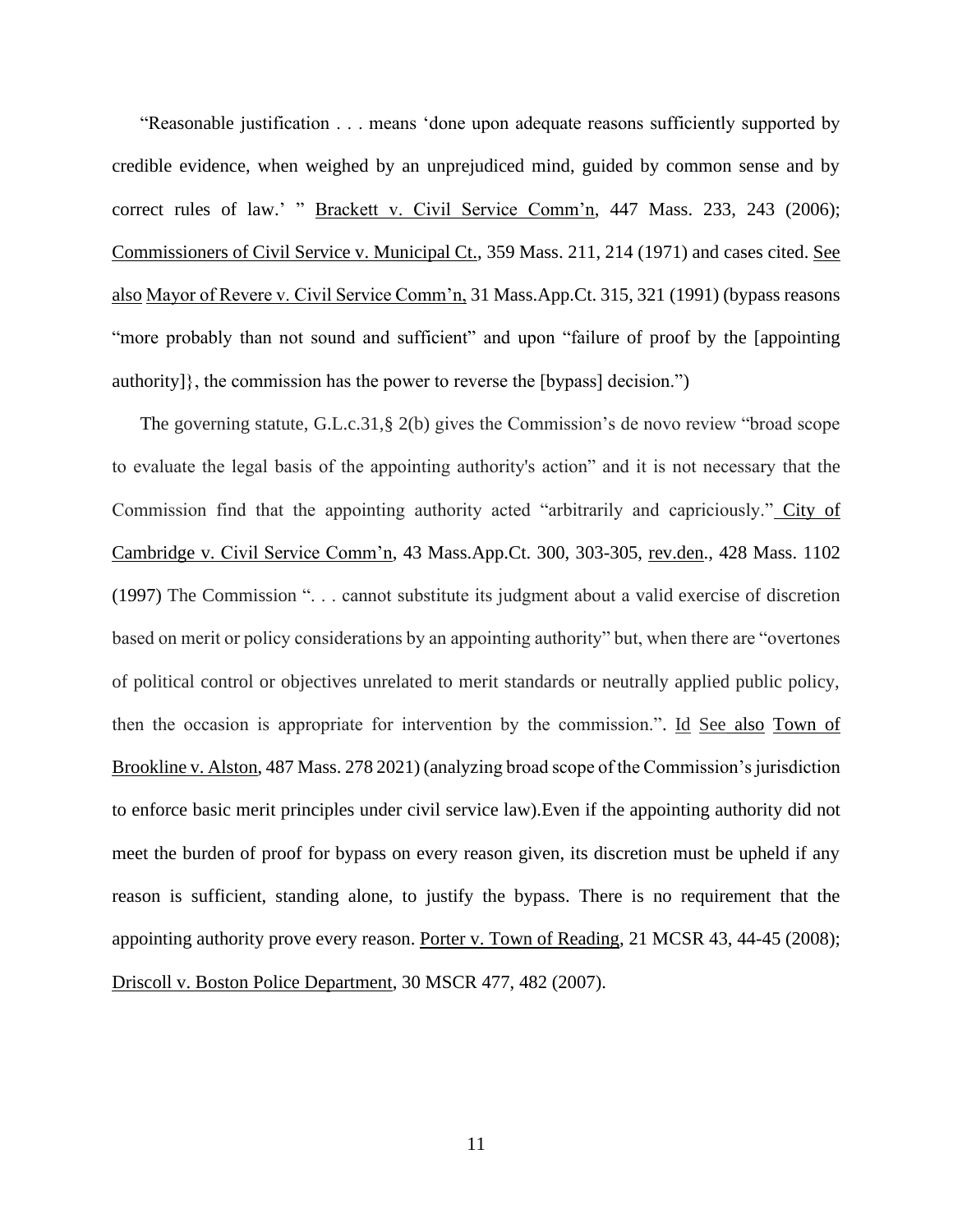### **ANALYSIS**

### *Comparison of Education and Experience*

Capt. Peary correctly points out that his Assessment Center final examination score and those of Candidate C include pre-determined points for the candidate's prior education and experience (E&E) as established by the Massachusetts Human Resources Division (HRD) pursuant to its broad statutory discretion to provide credit for such education and experience as HRD designates, typically weighted as twenty percent (20%) of the final examination score. G.L.c.31, §22, ¶1. See, e.g., Cataldo v. Human Resources Division, 23 MCSR 617 (2010)

This embedded accounting for E&E, however, does not preclude an appointing authority from considering candidates' relative education and experience when appropriate, so long as it does not undermine the credits awarded as part of the examination process prescribed by HRD. See generally, Sherman v. Town of Randolph, 472 Mass 892, xxx, ,n.19 (2015) ("Although credits are provided by statute to certified candidates for 'training and experience,' …, and the names of veterans are placed 'ahead of the names of all other persons' on the certification lists, … it does not follow that an appointing authority may not consider factors relating to a candidates experience, training, or military service in deciding to bypass a candidate"),

For example, when two candidates have tie scores, an appointing authority would be justified to pick a candidate who held an advanced degree over one who did not, in effect, using the educational record as a "tie-breaker," although the scores had already accounted for those differences (i.e., the candidate without a degree actually would have scored higher on the written examination portion in such a hypothetical). Similarly, an appointing authority might justify considering whether a candidate's particular type of experience has more appropriately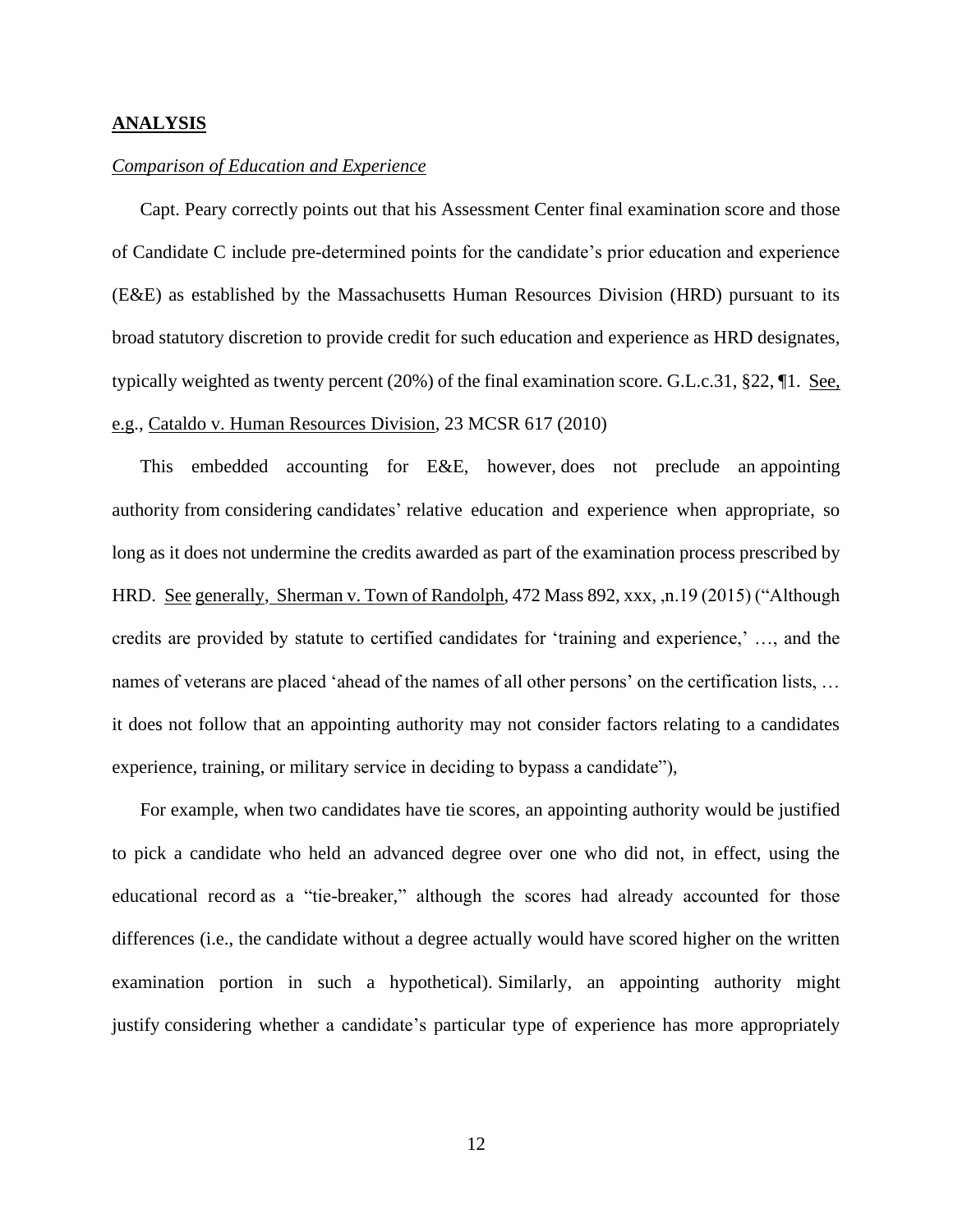prepared the candidate for the position for which he or she is aspiring over another candidate with a close, but lower overall score who had little such experience.

Mayor Galvin believed "experience" was the most important factor he considered in his appointment for the Deputy Chief position. He focused heavily on the differences in the type of experience that Capt. Peary and Candidate C had during their tenure with the WPD, most especially in their roles and tenure as Captain and Lieutenant. This distinction in the experience of candidates that Mayor Galvin applied in this case provides a reasonable basis for his preference for Candidate C, the more experienced candidate over the less experienced candidate, Capt. Peary, especially for a position as the second-in-command where the examination scores of the two candidates are very close (as here, within two (2) points.)

First, Capt. Peary has been with the WFD since 1994. He was promoted to Lieutenant in 2013 and ultimately Captain in 2017. Candidate C began his career with the Department in 2003, nine (9) years after Capt. Peary; however, he was promoted to Lieutenant four (4) years prior to Mr. Peary (2009) and has been a Captain since December 2013, also four (4) years longer than Capt. Peary. . It is reasonable to accord a longer tenure in a managerial position greater weight than overall longevity in the department.

Second, Candidate C has served as Shift Commander for all seven (7) years as a Captain, which has provided him with regular opportunities to support and supervise, both directly and indirectly through his Lieutenants, the seventeen (17) WFD rank-and-file members on duty and assigned to him on a daily basis each shift. and performs duties which span the entire range of the WFD, By contrast, the record evidence indicated that, as the Training and Safety Officer, Capt. Peary lacked such experience.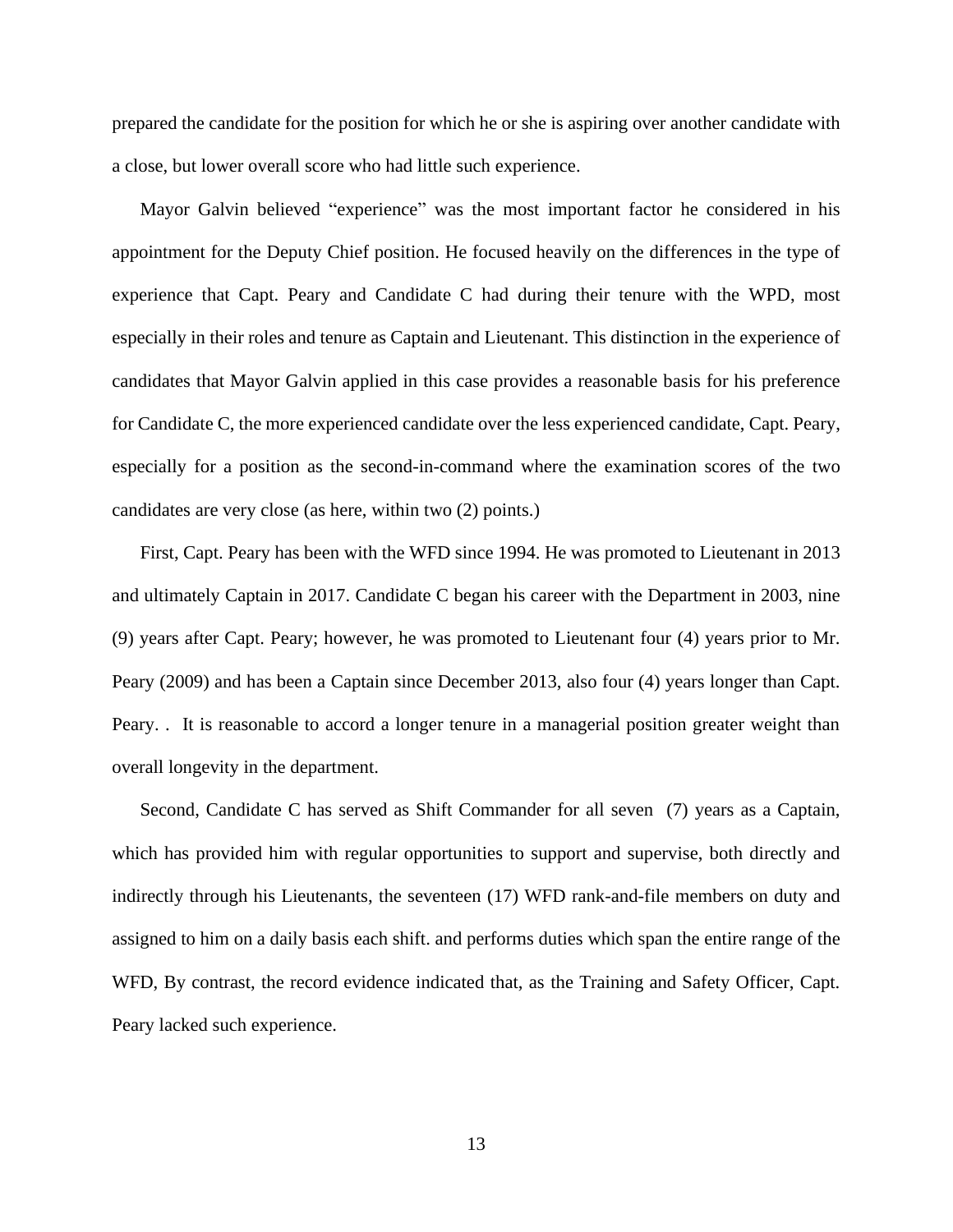Third, prior to becoming a Captain, Candidate C was the Lieutenant assigned as the Fire Prevention Officer. Mayor Galvin considered Candidate C's experience as the Fire Prevention Officer to be influential in his decision, since Candidate C had experience working with the City's Building Commissioner, the Building Department, the Planning Department, and other fire departments. In his bypass letter, the Mayor noted that, given the growth and development within the City, Candidate C's experience as a Lieutenant (and prior experience in construction) and the relationship he has with other departments and leaders through the area is particularly valuable.

Fourth, unlike Candidate C's experience as Shift Commander, Capt. Peary's four (4) years of experience as a Captain, three years less than Candidate C, was served as the Training and Safety Officer which is primarily administrative in nature. As the Mayor testified, although the role of the Training and Safety Officer is a critically important one, it does not prepare him as well for the role of Deputy Chief as a Shift Commander would., Specifically, Capt. Peary's current role did not involve him in daily operations, and he has not had the same level of experience of overseeing and coordinating emergency responses or managing the day-to-day tasks associated with supervision of the crew as a Candidate C, a regularly assigned Shift Commander for seven (7) years.

Fifth, Mayor Galvin considered that Capt. Peary has no formal education beyond high school, noting that, although he is an experienced welder by trade, his experience involved blueprints, but not with the Fire Codes. Candidate C, however, held two Associate degrees (Fire Protection and Safety Technology; Business Administration), a Bachelor's degree (Fire Science), and is nearly finished earning a Master's degree in Public Administration in Emergency Services Management. This large difference in relevant education also represents an additional reasonable basis on which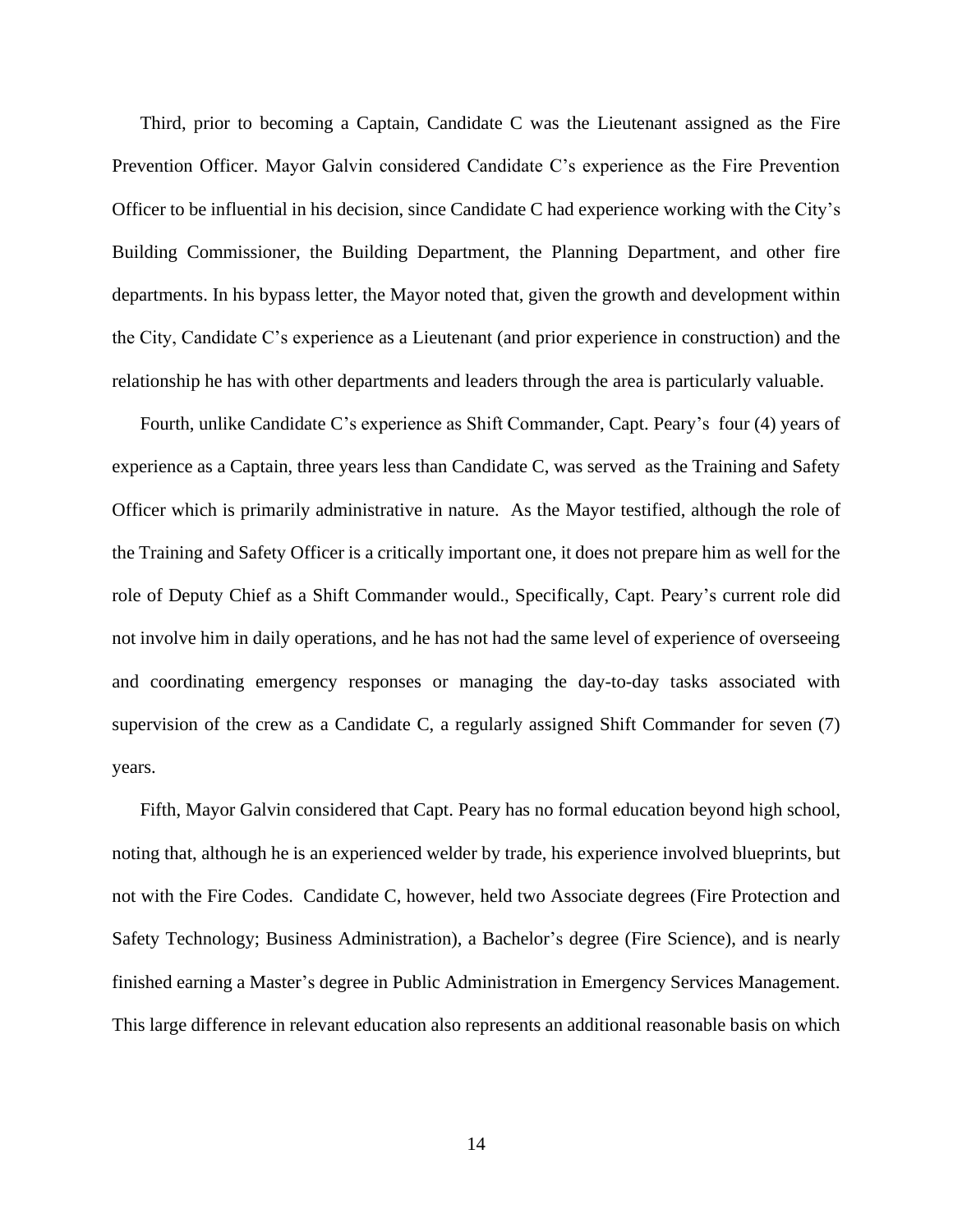the Mayor's selection of Candidate C for the senior command position of a Deputy Chief is reasonably justified.

### *Chief Adgate's Recommendation*

Former Chief Adgate recommended Candidate C in his letter of recommendation to the Mayor and acknowledged Candidate C's varied work experiences and commitment to the goals of the Department under his leadership as the reasons for his recommendation. Chief Adgate's recommendation carried significant weight with Mayor Galvin, as someone who was intimately familiar with the candidates and the needs and operation of the WFD. Chief Adgate, a forty (40) year member of the WFD had personal knowledge of all of the candidates throughout their entire careers, most recently serving as their Chief for three (3) years. I am unpersuaded by the Appellant's argument that, personal friendship with the Mayor and another mutual acquaintance swayed Chief Adgate's honest, good faith assessment of the candidates' on-the-job performance. I acknowledge the potential for favoritism that might have crept into the picture here but, ultimately, the Appellant failed to come forward with adequate evidence of actual bias to undermine the bona fides of the final selection decision.

## *Interview Performance*

Public safety agencies are properly entitled to, and often do, conduct interviews of potential candidates as part of the hiring process, especially in the case of promotional appointments of superior officers. In an appropriate case, a properly documented interview performance objectively ascertainable as subpar may justify bypassing the highest-ranked candidate for one deemed more qualified as the result of the latter's objectively superior interview presentation. See, e.g., Dorney v. Wakefield Police Dep't., 29 MCSR 405 (2016); Cardona v. City of Holyoke, 28 MCSR 365 (2015). See also Grenier v. Springfield Fire Dep't, 43 MCSR xxx (2021); Frost v. Town of Amesbury, 7 MCSR 137 (1994) (Commission upholds bypass where applicant's answers to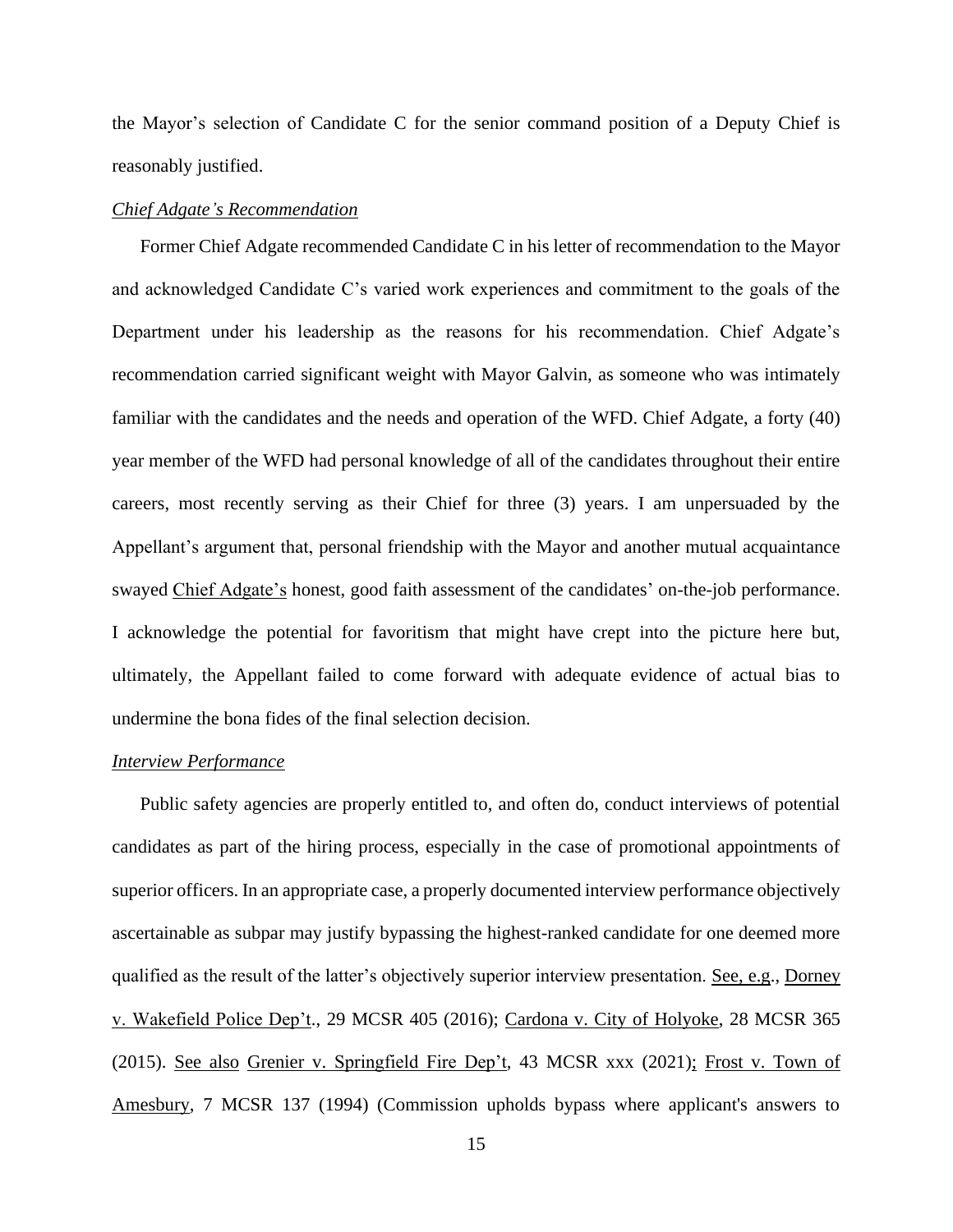situational questions were unsatisfactory); LaRoche v. Department of Correction, 13 MCSR 159 (2000) (Commission upholds bypass where applicant's answers to situational scenarios did not comply with department policies and procedures and failed to demonstrate an ability to lead).

Some degree of subjectivity is inherent (and permissible) in any interview procedure, but care must be taken to preserve a "level playing field" and "protect candidates from arbitrary action and undue subjectivity" on the part of the interviewers, considerations that together form the linchpin of the basic merit principle set out in Section 1 of the civil service law. E.g., Flynn v. Civil Service Comm'n, 15 Mass. App. Ct. 206, 208, *rev. den*., 388 Mass. 1105 (1983). Certain factors present in internal promotional interviews have been deemed significantly undermining or even fatal to the process, and as a result have caused the Commission to allow bypass appeals, including where an appointing authority has deviated from its standard promotional practices relative to specific candidates; where a department chief sits in on an interview and exercises undue influence over the process; where the actual recorded interviews cannot be reconciled with the assessment scoring of the interviewers; or where the interviewers rate similar answers markedly differently. The Commission gives especially heightened scrutiny to subjective interviews when it appears they have become a means to nullify the results of a duly administered, independent Assessment Center form of examination. See, e.g., Blanchette v. City of Methuen, 34 MCSR 431 (2021); Connor v. Andover Police Dept., 30 MCSR 439 (2017). Daley v. Town of Wilmington, 28 MCSR (2015), *aff'd sub nom*., Town of Wilmington v. Civil Service Comm'n, Suffolk Sup. Ct. C.A. 2015CV2963 (2016).

In this case, the Mayor's interview procedures are problematic. Despite this Mayor's long tenure as the civil service appointing authority, and knowing that it is advisable to record outcomedeterminative interviews, he once again chose not to. The interviews were scored based on four,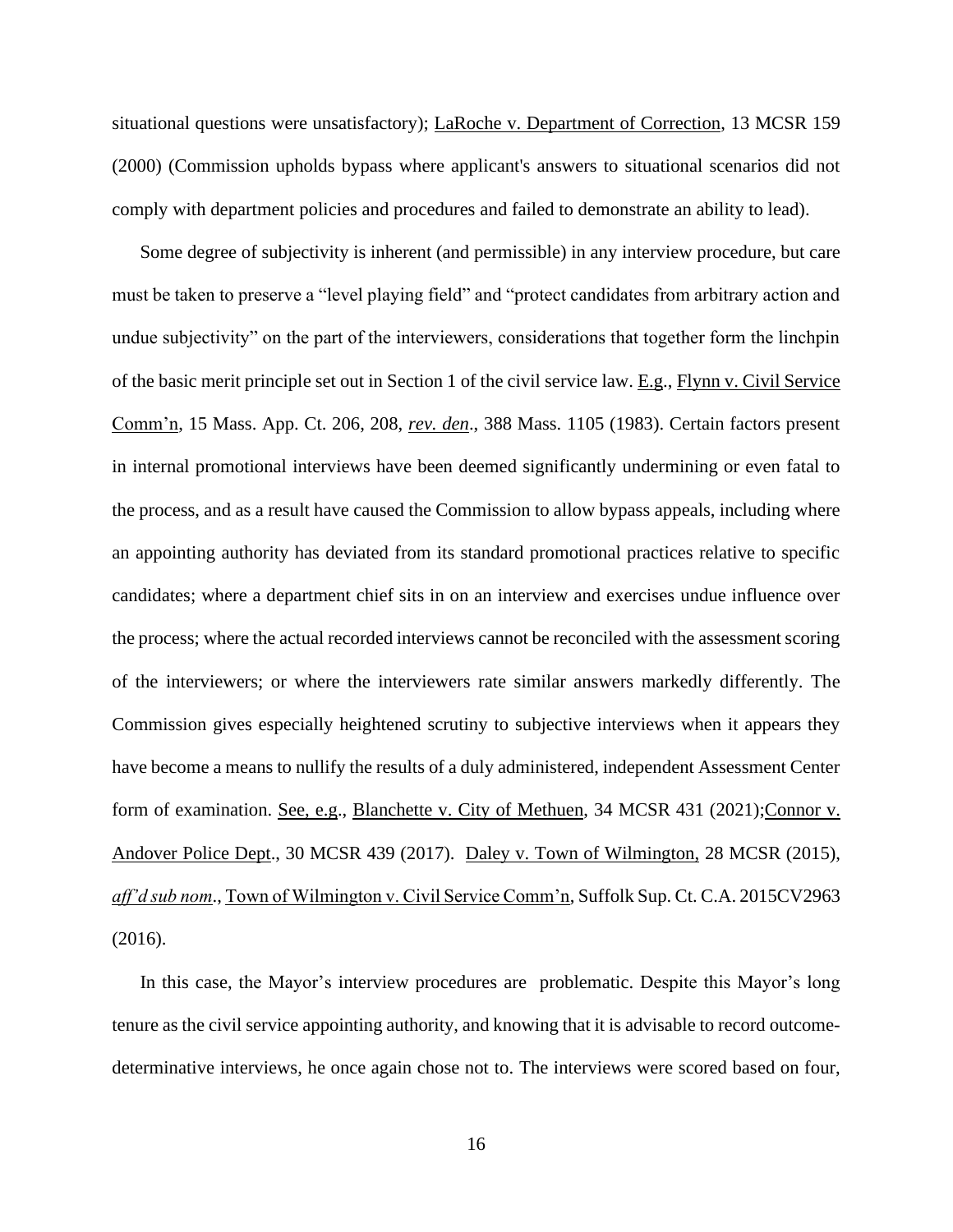largely subjective criteria– Appearance, Poise, Communication, and Experience – the candidates' interview performance on answers to individual questions were not scored numerically, which would lead to more objectivity. The Mayor was the only person who asked questions and his recollection of the candidate's performance rested primarily on his memory and the notes taken by the Director of Human Resources, the only other person in the room. Thus, the overall scores awarded by Mayor Galvin to Candidate C (39) versus Capt. Peary (33), alone cannot carry sufficient weight to override the far more complete and objective results of an Assessment Center examination in which Capt. Peary came out ahead, although nominally so, over Candidate C. See Hunt v. Woburn, xxx MCSR xxx (2020); Gibbons v. Woburn, xxx MCSR (2019) *<sup>8</sup>*

That, said, however, I do find credible Mayor Galvin's explanation for why he believed that Capt. Peary's response to two (2) particular questions, as compared to Candidate C's responses, set Candidate C apart from Capt. Peary, Capt. Peary's response to Question 5, relating to how he handled a situation with a citizen who was clearly in the wrong, stood out to the Mayor because Capt. Peary indicated that he had never been in such a situation. This was of concern to the Mayor because Mr. Peary had been with the WFD for twenty-six (26) years and he would have expected Capt. Peary to have had at least one instance where he exhibited some finesse with a disgruntled citizen. Candidate C, on the other hand, was able to describe an incident where he handled two neighbors who were in a dispute over a propane tank and Candidate C's re-telling of the incident left the Mayor with the impression that Candidate C handled the situation well. The ability to handle complaints by residents diplomatically is certainly something a Deputy Chief would need to be able to do so and it is reasonable for the Mayor to consider Candidate C's answer to be more acceptable and impressive than Mr. Peary's response.

<sup>&</sup>lt;sup>8</sup> The City, on a going forward basis, should record all interviews for civil service appointments and promotions. Should the City failed to do so, the Commission may gave no weight to any such interviews.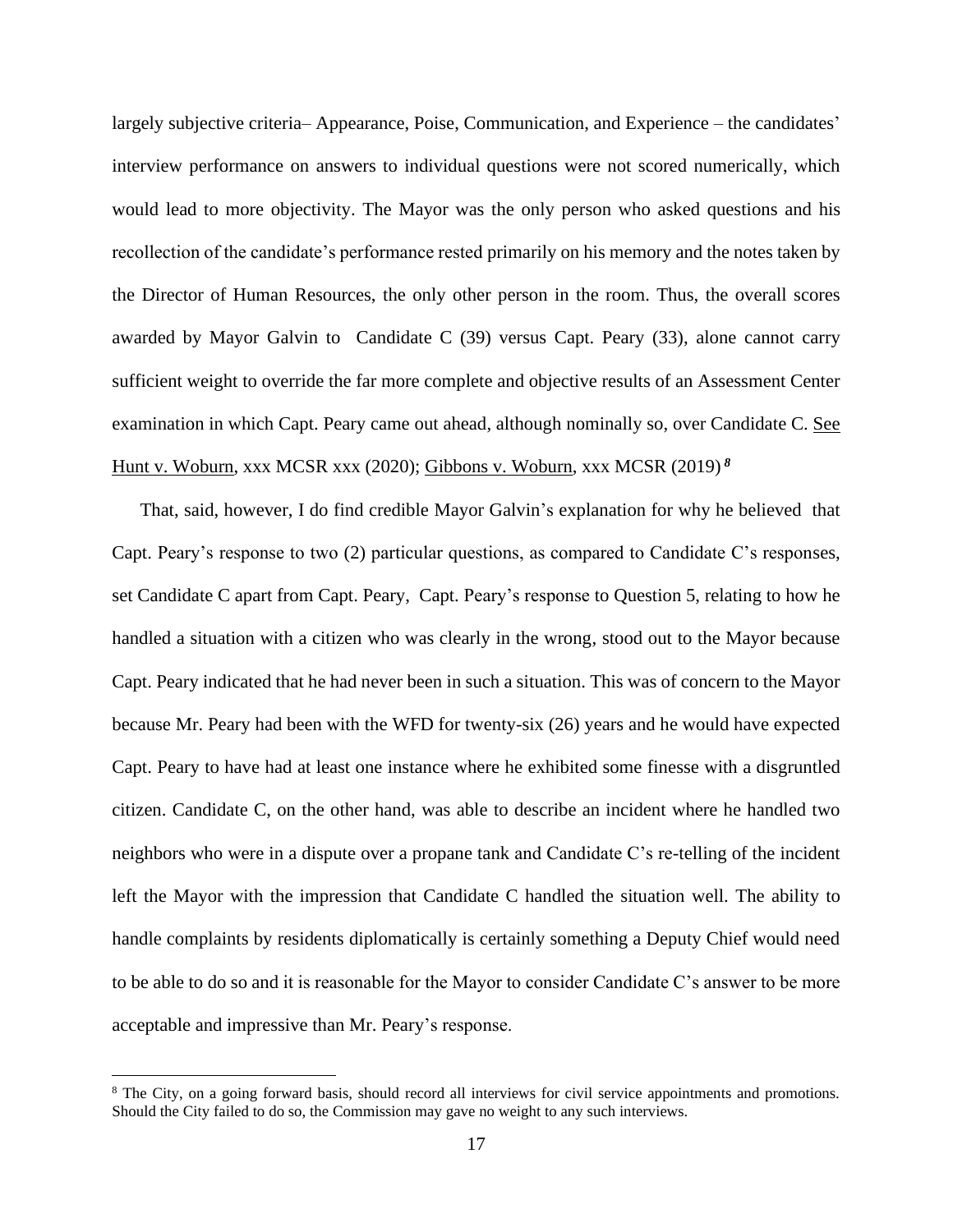Similarly, Capt. Peary's response to Question 7, asking the candidate to speak about two to three (2-3) recent advancements in technology in firefighting and how they impact operations, stood out to Mayor Galvin. Capt. Peary's response to this question was solely focused on the topic of training WFD members – which is Capt. Peary's purview – and, more specifically, how to utilize Zoom for online training. Candidate C's response regarding technological advancements was broader in scope and included specific examples: (1) advancements in tracking EMS calls through equipment that can split the type of calls (whether it be a fire call or an EMS call) and (2) advancements in safer hose storage, which Candidate C admitted was not groundbreaking, but could enhance putting out fires and prevent injuries to the crew.

After listening to the Mayor's testimony, I am persuaded that, despite the undue subjectivity of the process, and his regrettable decision not to record the interviews, the Mayor did not use the interview process as a predetermined subterfuge to override the results of the Assessment Center. The same questions were asked of all the candidates and extensive notes of the interviews were produced, to include the scoring methods. The Appellant suggests that, because Candidate C's father is a veteran who volunteers to help put on the local veteran's parades in the City, Mayor was predisposed to favor Candidate C over Capt. Peary. I do not believe the evidence supports such a finding. Furthermore, Capt. Peary himself is a member of a family with a rich tradition of service in the Department, with both former and current members. His own father was a former WFD Chief of the Department. Although it is clear that the Mayor and former Chief Adgate are personal friends, the evidence does not show that their friendship influenced Chief Adgate's recommendation of Candidate C. The Mayor was able to describe his thought process and analysis regarding Mr. Peary's responses to the interview questions, as compared to Candidate C's.

Finally, "[a] bypass may be reasonably justified on the merits, even where the appointing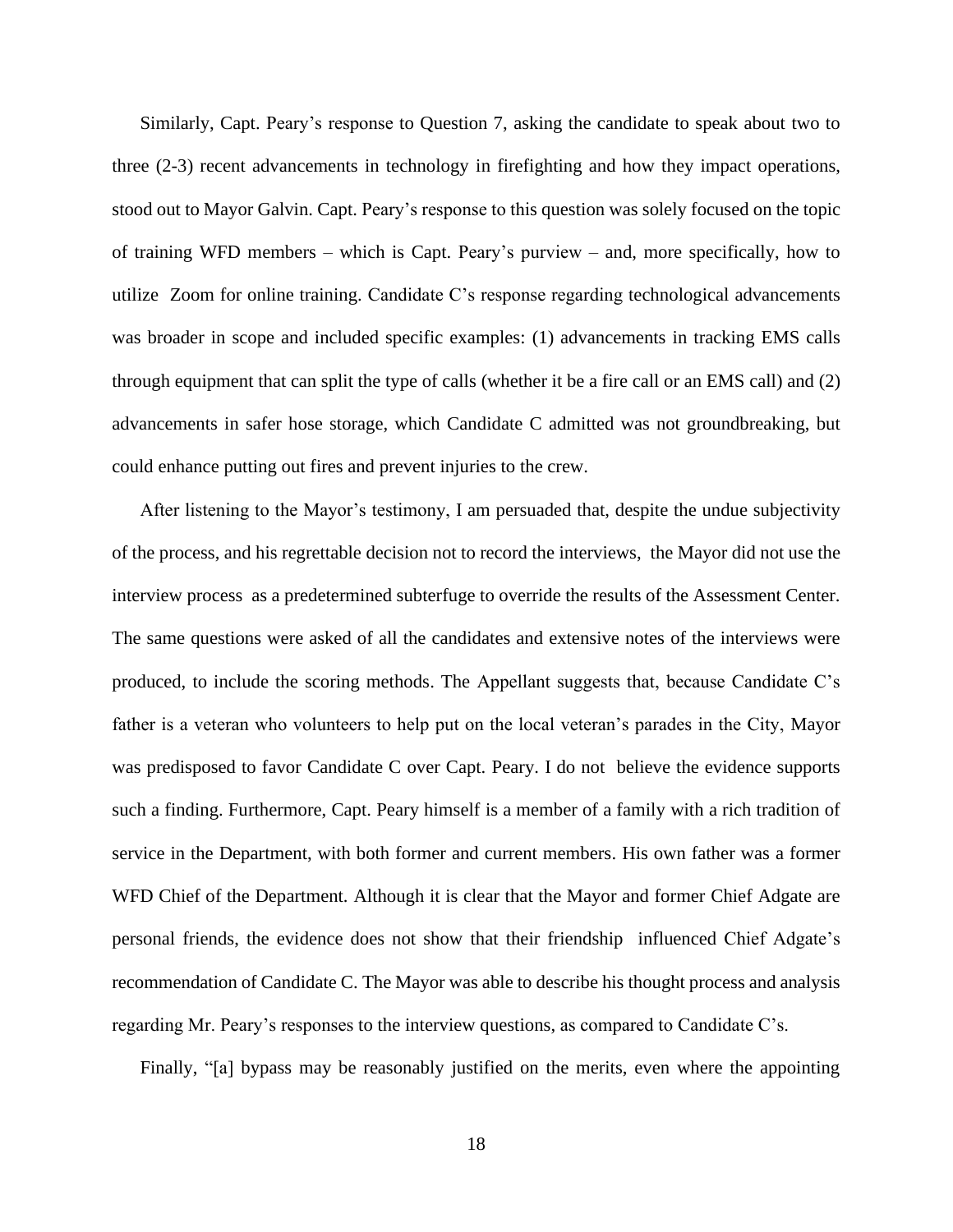authority uses flawed procedures for selecting candidates … in such a case, the candidate's bypass appeal should be denied despite the presence of procedural flaws, because the appointing authority comported with the fundamental purpose of the civil service system, to ensure decision-making in accordance with basic merit principles." Henderson v. Civil Service Comm'n, 54 N.E.3d 607 (Mass.App.Ct.2016) (Rule 1:28) citing Sherman v. Randolph, 472 Mass. 802, 813 (2015).

In sum, although it would be a close call to uphold this bypass solely on the basis of the interview scores, the other reasons provided for selecting Candidate C over Capt. Peary  $-$  a superior record of experience and advanced education, the former Chief's recommendation, and a well-founded conclusion by the Mayor that that Candidate C demonstrated a commitment to the WPD's future, are sound and sufficient reasons that provide reasonable justification to support the bypass decision for this second-in-command position with the WPD. Upon these facts, the Mayor's decision should not be disturbed by the Commission.

#### **CONCLUSION**

For all of the above reasons, the Appellant's appeal under G2-21-019 is hereby *denied.*

Civil Service Commission

#### */s/ Paul M. Stein*

Paul M. Stein, Commissioner

By vote of the Civil Service Commission (Bowman, Chairman; Camuso, Ittleman, Stein and Tivnan, Commissioners) on February 24, 2022.

Either party may file a motion for reconsideration within ten days of the receipt of a Commission order or decision. Under the pertinent provisions of the Code of Mass. Regulations, 801 CMR 1.01(7)(1), the motion must identify a clerical or mechanical error in the decision or a significant factor the Agency or the Presiding Officer may have overlooked in deciding the case. A motion for reconsideration shall be deemed a motion for rehearing in accordance with G.L. c. 30A, § 14(1) for the purpose of tolling the time for appeal.

Under the provisions of G.L c. 31, § 44, any party aggrieved by a final decision or order of the Commission may initiate proceedings for judicial review under G.L. c. 30A, § 14 in the superior court within thirty (30) days after receipt of such order or decision. Commencement of such proceeding shall not, unless specifically ordered by the court, operate as a stay of the Commission's order or decision.